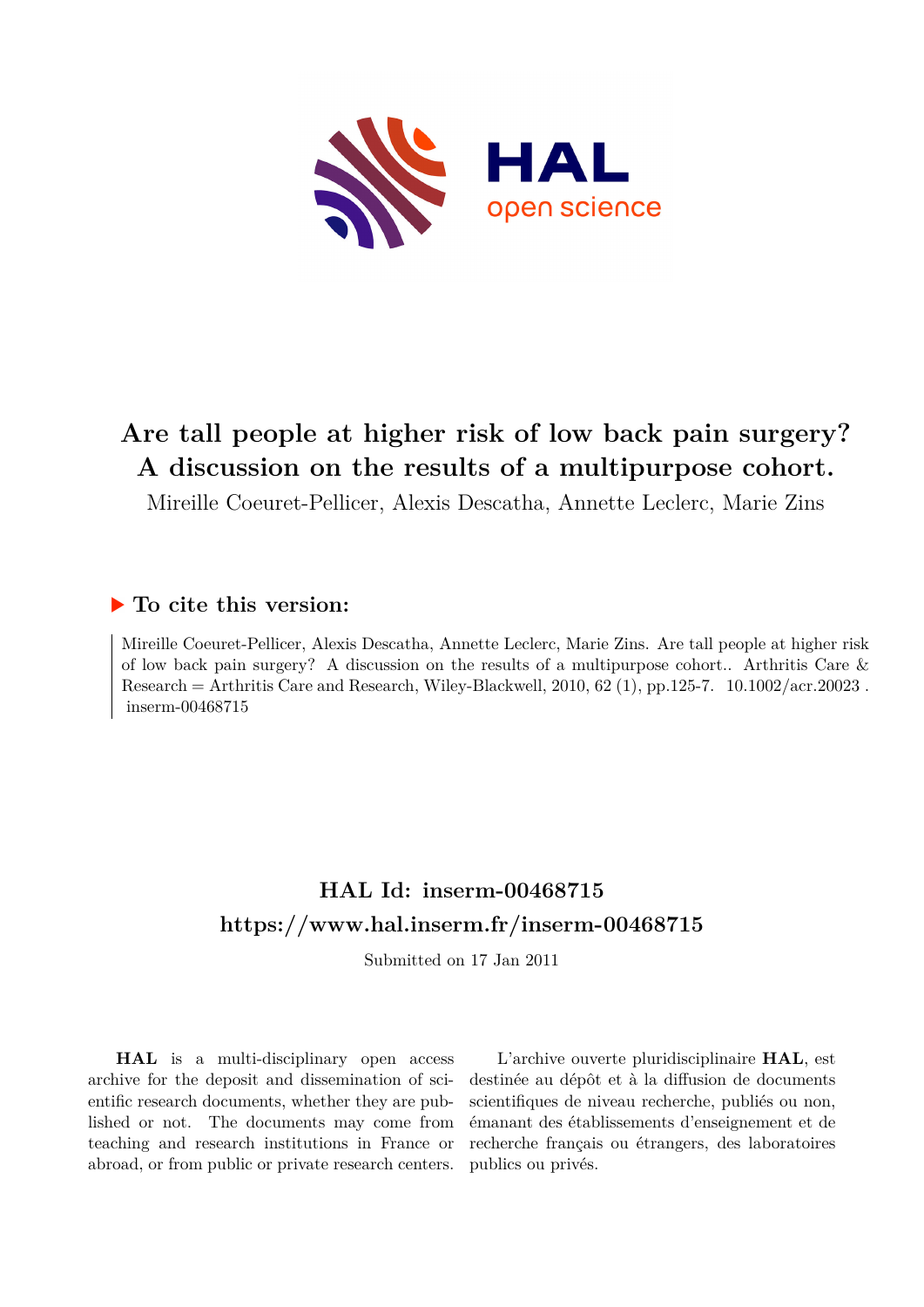## **Title:**

Are tall people at higher risk of low back pain surgery? Discussion on results of the Gazel cohort.

**Authors :** Cœuret-Pellicer M, Descatha A, Leclerc A, Zins M.

Mireille Cœuret-Pellicer, MD, MPH (corresponding author)

Inserm Unité mixte 687 Hôpital Paul Brousse -Bâtiment 15/16 - 16 avenue Paul Vaillant

Couturier 94807 VILLEJUIF

[mireille.pellicer@inserm.fr](mailto:mireille.pellicer@inserm.fr)

Tel : +33 1 77 74 74 31 / Fax : +33 1 77 74 74 03

Alexis Descatha, MD-PhD

Inserm Unité mixte 687 Hôpital Paul Brousse -Bâtiment 15/16 - 16 avenue Paul Vaillant

Couturier 94807 VILLEJUIF

[alexis.descatha@rpc.aphp.fr](mailto:alexis.descatha@rpc.aphp.fr)

Annette Leclerc, PhD

Inserm Unité mixte 687 Hôpital Paul Brousse -Bâtiment 15/16 - 16 avenue Paul Vaillant

Couturier 94807 VILLEJUIF

[annette.leclerc@inserm.fr](mailto:annette.leclerc@inserm.fr)

Marie Zins, MD, MPH

Inserm Unité mixte 687 Hôpital Paul Brousse -Bâtiment 15/16 - 16 avenue Paul Vaillant

Couturier 94807 VILLEJUIF

[marie.zins@inserm.fr](mailto:marie.zins@inserm.fr)

## **Word count for the manuscript (including references):** 1386

There is no grant support relevant to this study.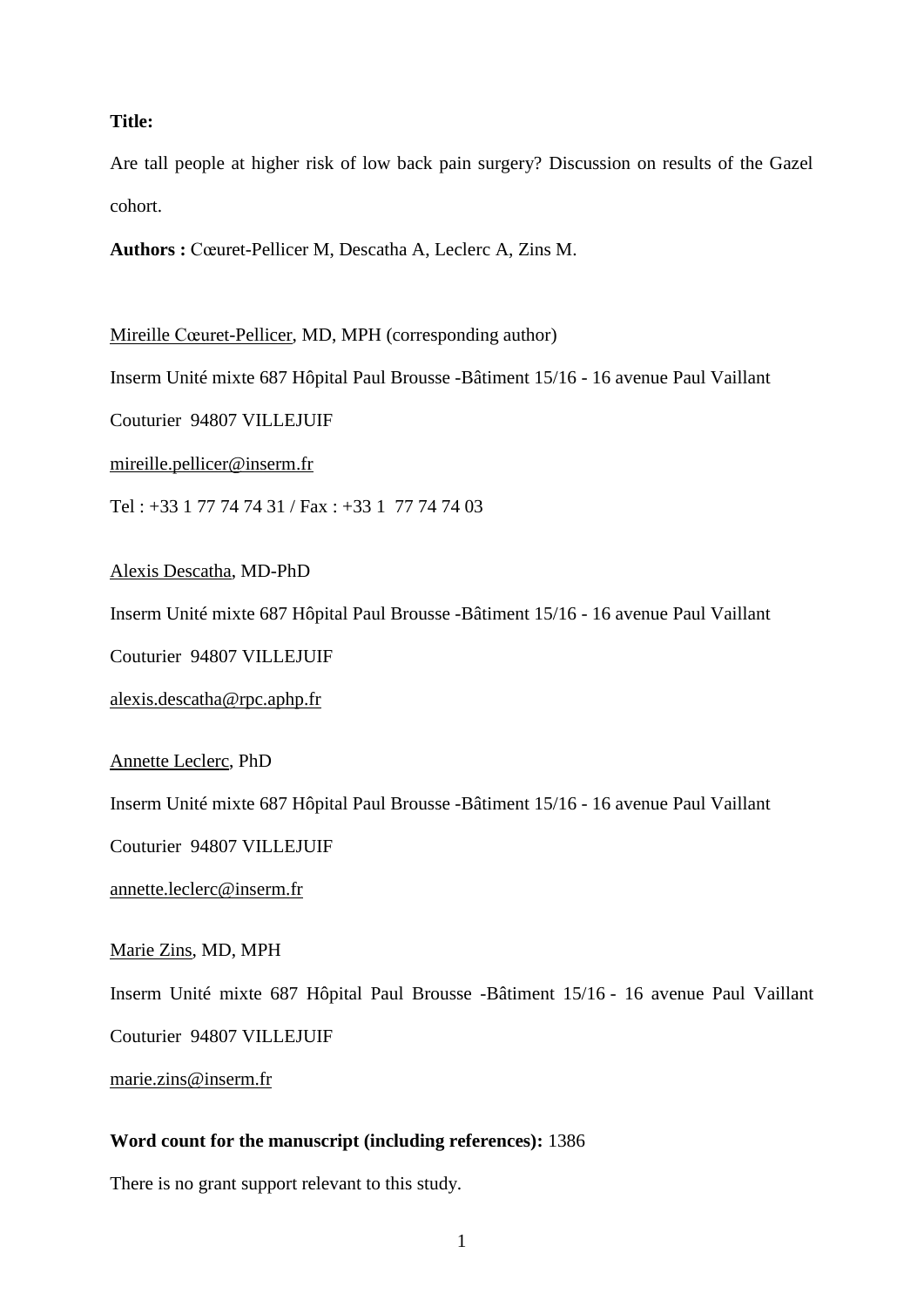#### **Introduction**

Low back pain (LBP) is a major public health problem because of its high prevalence and its economic burden. Lifetime prevalence in developed countries is estimated up to 84% in the general population<sup>1</sup>. If most cases improve with medical treatment, some require surgery. Although many studies have investigated individual risk factors for LBP, little is known about specific determinants of surgery for LBP.

One particular discussed risk factor is height. Studies considering association between height and LBP or sciatica report both positive and negative results<sup>2</sup>. We aimed to investigate if height was associated with LBP and surgery, taking into account personal and socioeconomic risk factors, in a general population.

#### **Population and Methods**

We used data of the Gazel cohort<sup>3</sup>, a multipurpose cohort followed since 1989. This cohort included at baseline 15010 (75%) men and 5614 (25%) women born between 1939 and 1953 and working in the French national electricity and gas company (EDF-GDF). Data on low back pain and surgery interventions in the whole life were collected in 2001 through a selfadministered questionnaire. Three outcomes were compared: no LBP (reference group, participants who declared they never had LBP), LBP without surgery (participants who ever had LBP but without surgery) and back surgery (ever had surgery for LBP). The three groups were first compared using bivariate analyses (chi-square test, t-test), in respect to the following determinants: gender, age class, educational level, marital status, height (cm) declared at baseline and body mass index (BMI) calculated on height and weight declared at baseline. Comparisons were made globally for the three groups, and for each group compared to each of the other ones. Then, statistically significant risk factors were included in a multinomial logistic regression model. Analyses were conducted separately for men and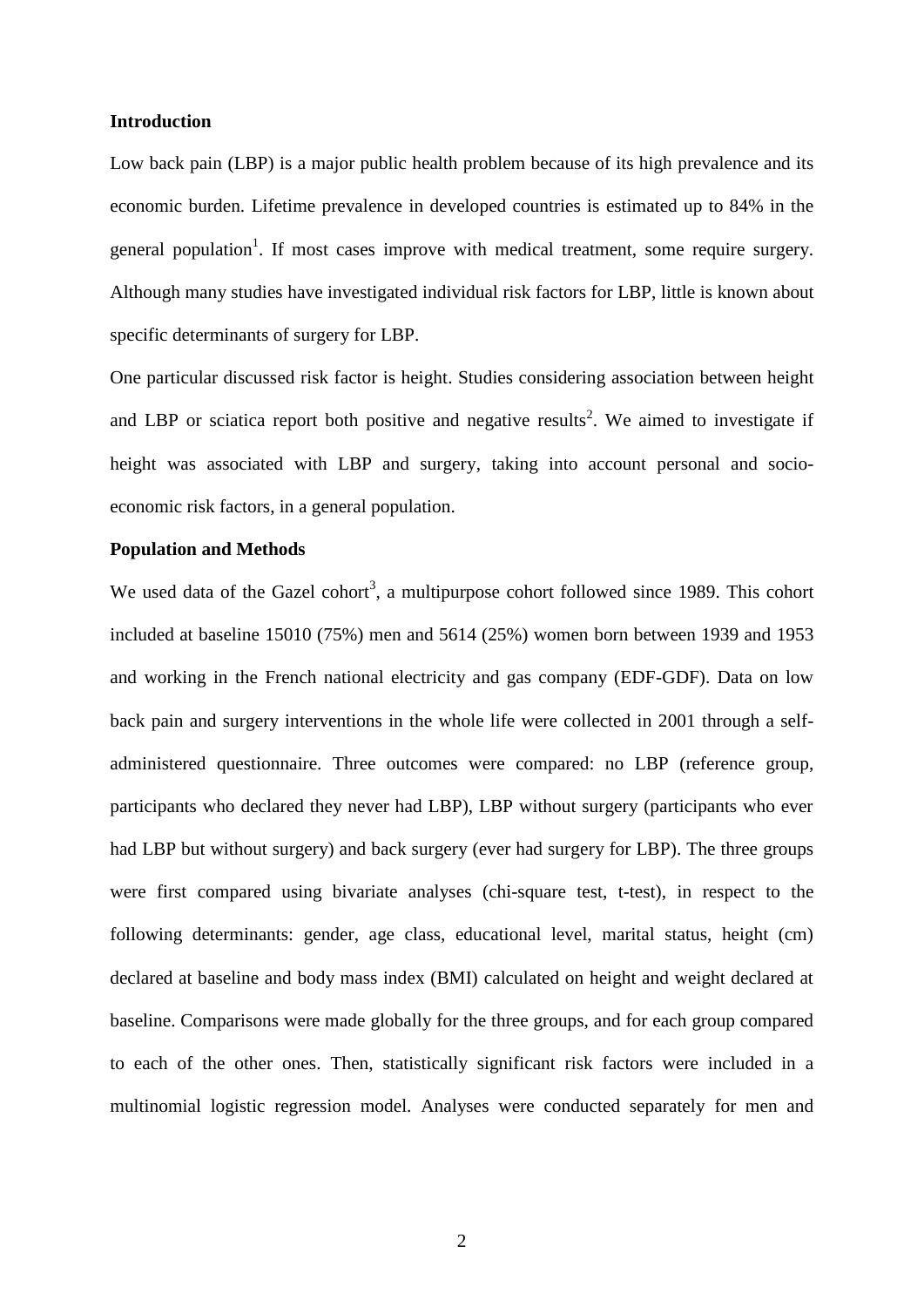women. Data were analysed using the SAS statistical software (SAS Institute Inc., Cary, NC) version 9.1.

### **Results**

Among the 19901 volunteers who were sent the self-administered questionnaire in 2001, 27% did not return the questionnaire and 4% did not fill the part on LBP. The LBP questionnaire was filled by 13680 subjects (69%). Subjects who benefited from back surgery before the age of 40, those who didn't mention whether they had surgery or the year of their operation were excluded. The final sample included 4596 (34.6%) participants in the reference group, 8272 (62.3%) in the LBP group and 414 (3.1%) in the back surgery group. The distribution of height was different between the three groups (fig.1). Mean height was significantly higher in men in the back surgery group (175.3, SD 6.0) than in the reference group (173.2, SD 6.1) and the LBP group (174.1, SD 6.0). The same tendency was observed in women limit for significance, which might be due to smaller sample size. The proportion of surgically-treated LBP was 4.2% in people  $\geq 4^{\text{th}}$  quartile (178 cm for men and 166 cm for women) against 2.7% for those with height  $< 4^{\text{th}}$  quartile (p<0.0001).

Other variables significantly associated with the outcome in bivariate analyses were age, educational level, and BMI. Gender was not a significant factor  $(p=0.09)$ . When adjusted on all these variables, being in the highest quartile for height was still a strong risk factor for surgery (ORa  $= 2.01$ , 95% confidence interval 1.61 to 2.51) whereas it increased only slightly the risk of LBP without surgery ( $ORa = 1.29$ , 1.18 to 1.40). The test comparing these two ORs was significant (p<0.0001).

#### **Discussion**

These results suggest that height is more closely associated with surgery than with LBP without surgery, taking into account socio-economic factors and BMI. The fact that height and surgery were self-assessed could not explain this association. Height was declared at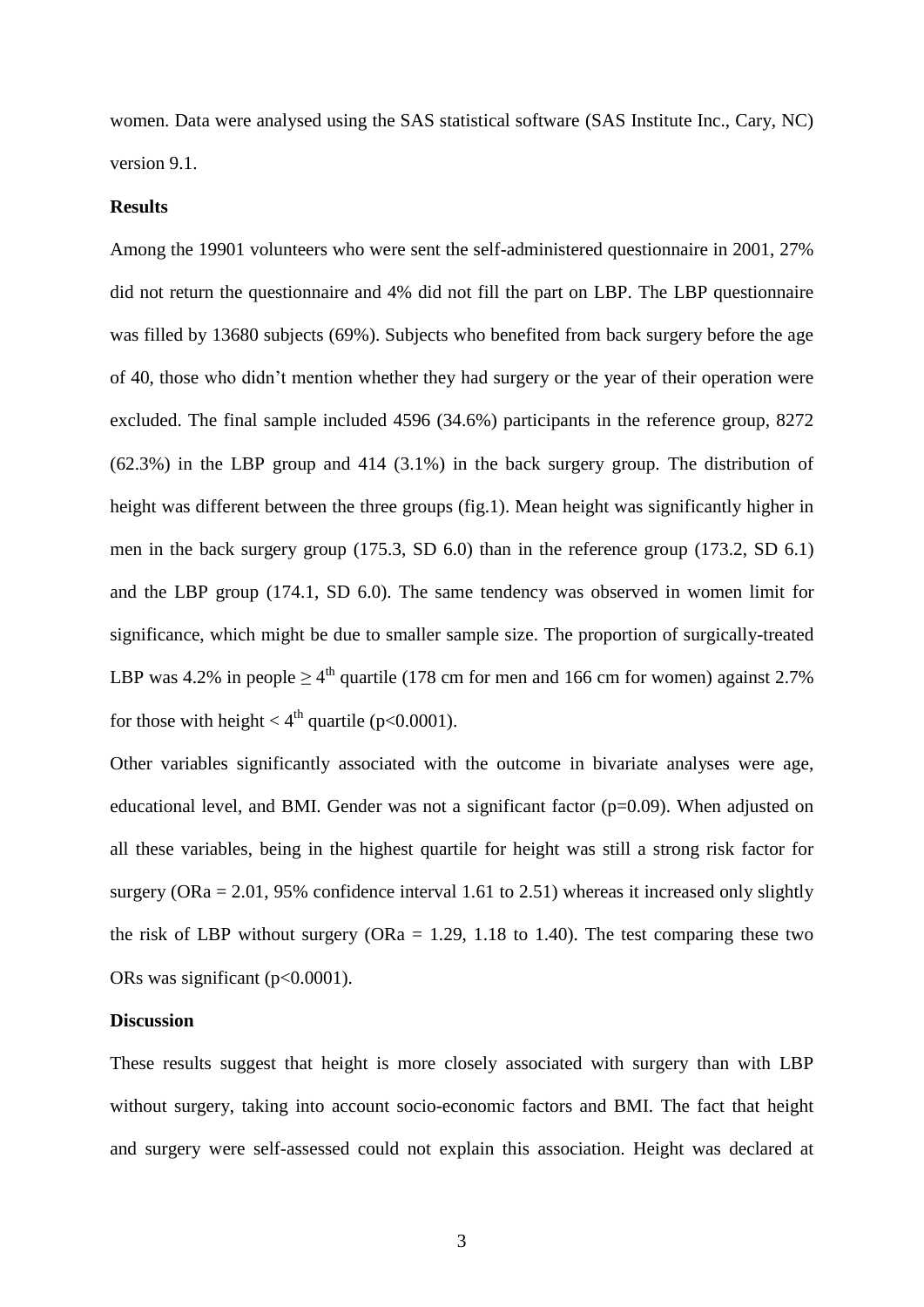baseline, independently of episodes of back surgery. A study on Gazel subjects showed that men and women tended to overestimate their height but this overestimation was limited (0.38 cm for men and 0.46 for women) and unrelated to health problems<sup>4</sup>.

Here, 31% of the population did not fill the LBP questionnaire. The effect on the results is expected to be minimal despite of slight differences between participants and no participants in the Gazel cohort in general<sup>5</sup>. In addition, we checked that those who did not fill the part on LBP in the questionnaire were similar, especially for height.

Back surgery may be an indicator of severe low back pain. A hospital-based study found that mean stature was taller in the patients who required radical treatment for disc-related sciatica, but this relationship was not significant in the multivariate analysis<sup>6</sup>. A recent case-control study report a positive association between being tall and low back pain referred for magnetic resonance imaging (ORa=1.6, 1.1 to 2.2)<sup>7</sup>. Results were adjusted on mental health, smoking status, somatising tendency, propensity to consult for low back pain and occupational risk factors. However, when restricted to severe cases (Roland-Morris score >10) this association was no more significant (ORa=1.4, 0.9 to 2.3). The disability score used however may be an indicator of severity less sensitive than back surgery.

A mechanism possibly involved in the lumbar pathology is the role of lumbar disc height. Natarajan suggests that taller people have more potential for instability under external loading, because of higher discs exposed to much higher risk of failure<sup>8</sup>. An anthropometric study found that alterations of facet joints in patients with lumbar disc hernia were more evident in the taller patients<sup>9</sup>. Tall people might also be more exposed to strains that lead to injury or disease, due to unfitted environment. A study on aid posture among female Japanese cooks showed that the improvement of subjective discomfort through a standing aid was more effective for taller subjects $^{10}$ .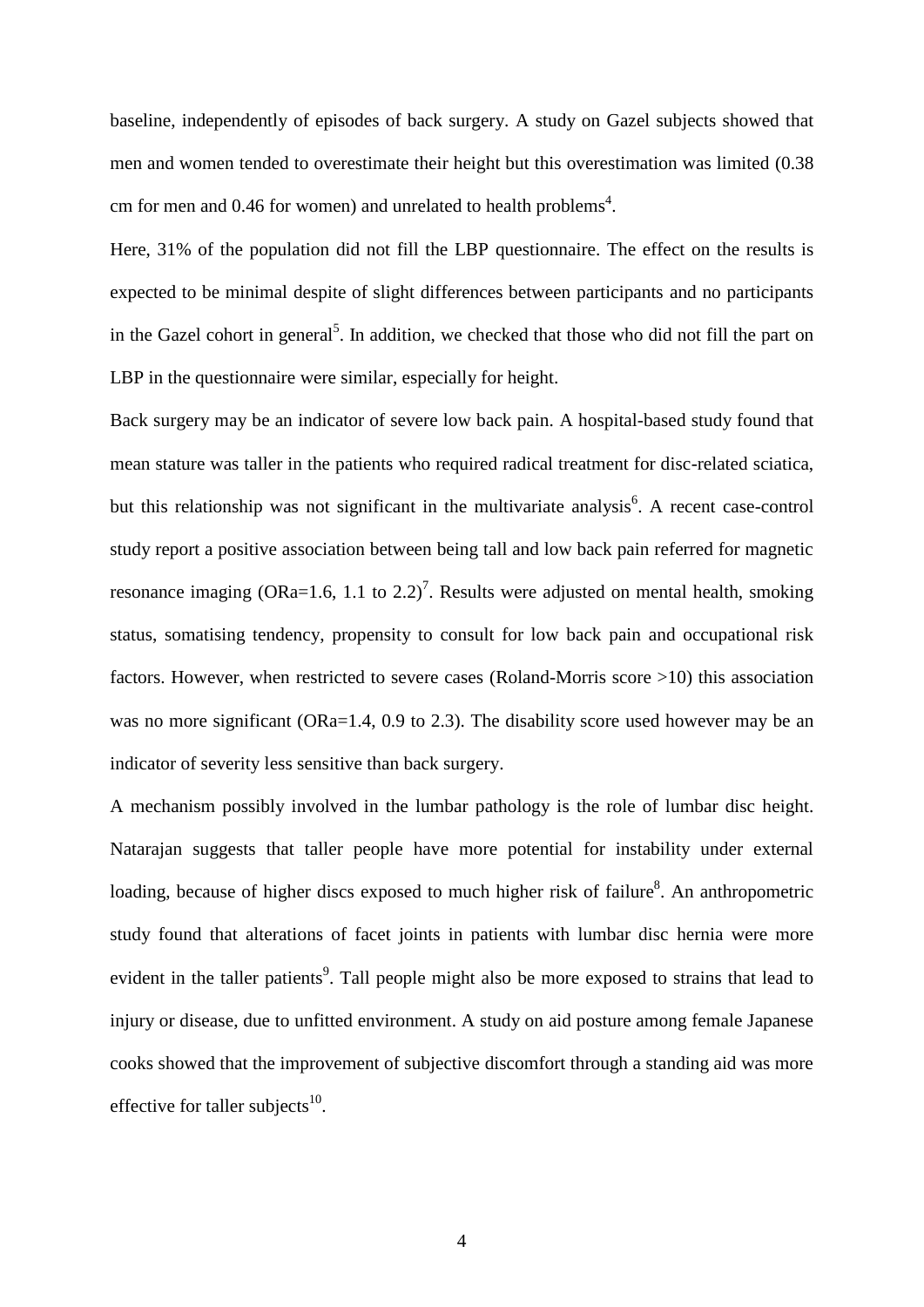In this study, no detail was available about the type of back surgery, and the reason for surgery. Low back pain can have various sources. However, primary causative mechanisms of low back pain remain largely undetermined and prevention guidelines focus on low back pain as a whole $^{11}$ .

Our results suggest that being tall is a predictor for back surgery; however the mechanisms involved remain unclear and should be more investigated. As back surgery may be an indicator of severe low back pain, this could have major implications in public health policies for specific prevention towards tall populations. However, indications for LBP surgery depend on many factors and the indications could differ between countries. For that reason, it should be interesting to replicate this analysis in other countries.

#### **References:**

- 1. Walker BF. The prevalence of low back pain: a systematic review of the literature from 1966 to 1998. *[J Spinal Disord](javascript:AL_get(this,%20)* 2000;13:205-17.
- 2. Leclerc A, Tubach F, Landre M-F, Ozguler A. Personal and occupational predictors of sciatica in the GAZEL cohort. *[Occup Med \(Lond\)](javascript:AL_get(this,%20)* 2003;53:384-91.
- 3. Goldberg M, Leclerc A, Bonenfant S, Chastang JF, Schmaus A, Kaniewski N, Zins M. Cohort profile: the GAZEL Cohort Study. *Int J Epidemiol* 2007;36:32-9.
- 4. Niedhammer I, Bugel I, Bonenfant S, Golberg M, Leclerc A. Validity of self-reported weight and height in the French Gazel Cohort. *Int J Obesity* 2000;24:1111-1118.
- 5. Goldberg M, Chastang JF, Zins M, Niedhammer I, Leclerc A. Health problems were the strongest predictors of attrition during follow-up of the GAZEL cohort. *J Clin Epidemiol* 2006;59:1213-21.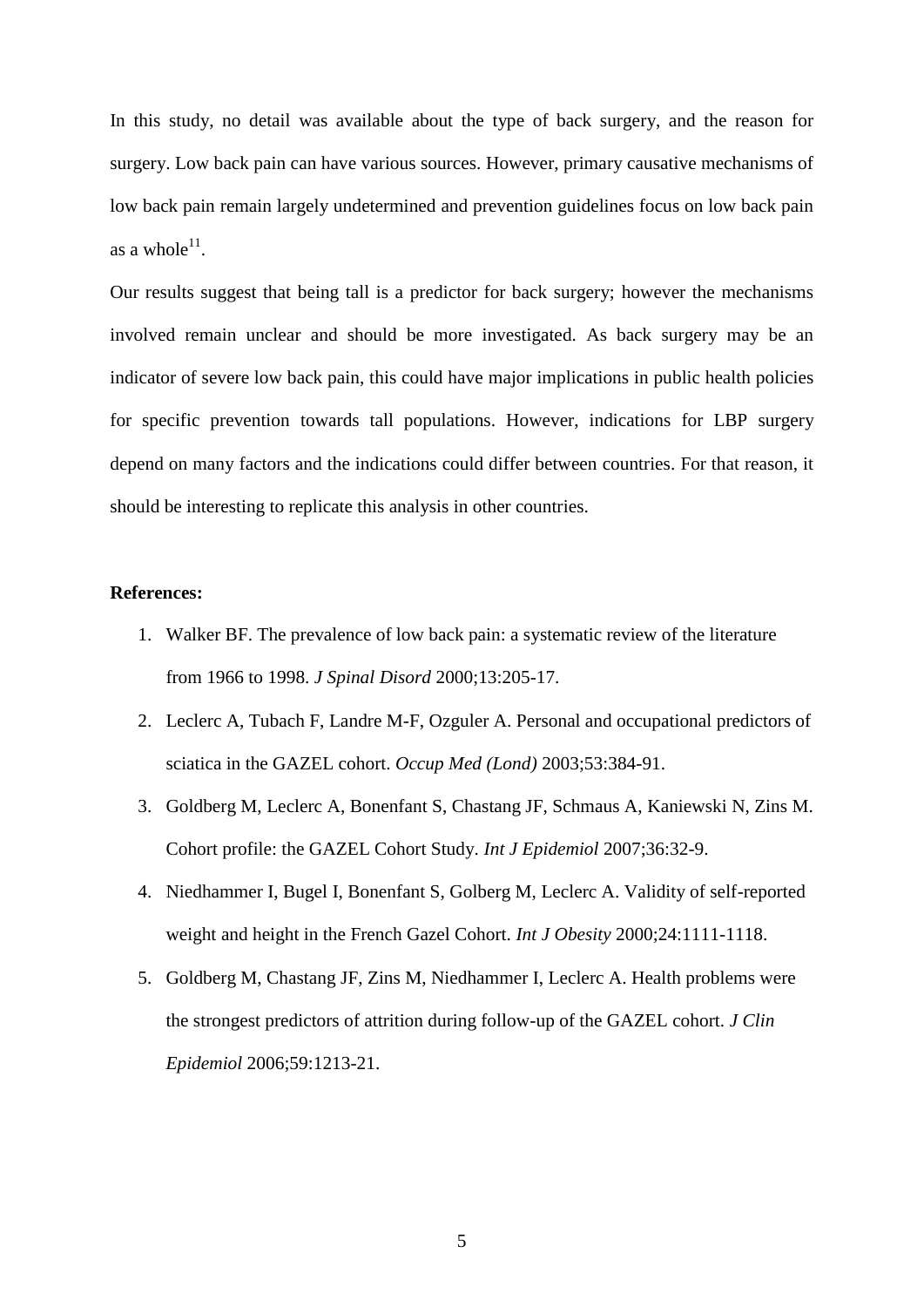- 6. Valls I, Saraux A, Goupille P, Khoreichi A, Baron D, Le Goff G. Factors predicting radical treatment after in-hospital conservative management of disk-related sciatica. *Joint Bone Spine* 2001;68:50-8.
- 7. Palmer KT, Harris EC, Griffin MJ, Bennett J, Reading I, Sampson M, Coggon D. Case-control study of low-back pain referred for magnetic resonance imaging, with special focus on whole-body vibration. *[Scand J Work Environ Health](javascript:AL_get(this,%20)* 2008;34:364-73.
- 8. Natarajan RN, Andersson GB. The influence of lumbar disc height and crosssectional area on the mechanical response of the disc to physiologic loading. *Spine* 1999;24:1873-81.
- 9. Karacan I, Aydin T, Sahin Z, Cidem M, Koyuncu H, Aktas I, Uludag M. Facet angles in lumbar disc herniation: their relation to anthropometric features. *Spine* 2004;29:1132-6.
- 10. [Iwakiri K,](http://www.ncbi.nlm.nih.gov/sites/entrez?Db=pubmed&Cmd=Search&Term=%22Iwakiri%20K%22%5BAuthor%5D&itool=EntrezSystem2.PEntrez.Pubmed.Pubmed_ResultsPanel.Pubmed_DiscoveryPanel.Pubmed_RVAbstractPlus) [Kunisue R,](http://www.ncbi.nlm.nih.gov/sites/entrez?Db=pubmed&Cmd=Search&Term=%22Kunisue%20R%22%5BAuthor%5D&itool=EntrezSystem2.PEntrez.Pubmed.Pubmed_ResultsPanel.Pubmed_DiscoveryPanel.Pubmed_RVAbstractPlus) [Sotoyama M,](http://www.ncbi.nlm.nih.gov/sites/entrez?Db=pubmed&Cmd=Search&Term=%22Sotoyama%20M%22%5BAuthor%5D&itool=EntrezSystem2.PEntrez.Pubmed.Pubmed_ResultsPanel.Pubmed_DiscoveryPanel.Pubmed_RVAbstractPlus) [Udo H.](http://www.ncbi.nlm.nih.gov/sites/entrez?Db=pubmed&Cmd=Search&Term=%22Udo%20H%22%5BAuthor%5D&itool=EntrezSystem2.PEntrez.Pubmed.Pubmed_ResultsPanel.Pubmed_DiscoveryPanel.Pubmed_RVAbstractPlus) Postural support by a standing aid alleviating subjective discomfort among cooks in a forward-bent posture during food preparation. *[J Occup Health](javascript:AL_get(this,%20)* 2008;50:57-62.
- 11. Burton AK, Balagué F, Cardon G, Eriksen HR, Henrotin Y, Lahad A, Leclerc A, Müller G, van der Beek AJ; COST B13 Working Group on Guidelines for Prevention in Low Back Pain. [Chapter 2. European guidelines for prevention in low back pain:](http://www.ncbi.nlm.nih.gov/pubmed/16550446?ordinalpos=3&itool=EntrezSystem2.PEntrez.Pubmed.Pubmed_ResultsPanel.Pubmed_DefaultReportPanel.Pubmed_RVDocSum)  [November 2004.](http://www.ncbi.nlm.nih.gov/pubmed/16550446?ordinalpos=3&itool=EntrezSystem2.PEntrez.Pubmed.Pubmed_ResultsPanel.Pubmed_DefaultReportPanel.Pubmed_RVDocSum) *Eur Spine J*. 2006; 15 Suppl 2:S136-68.